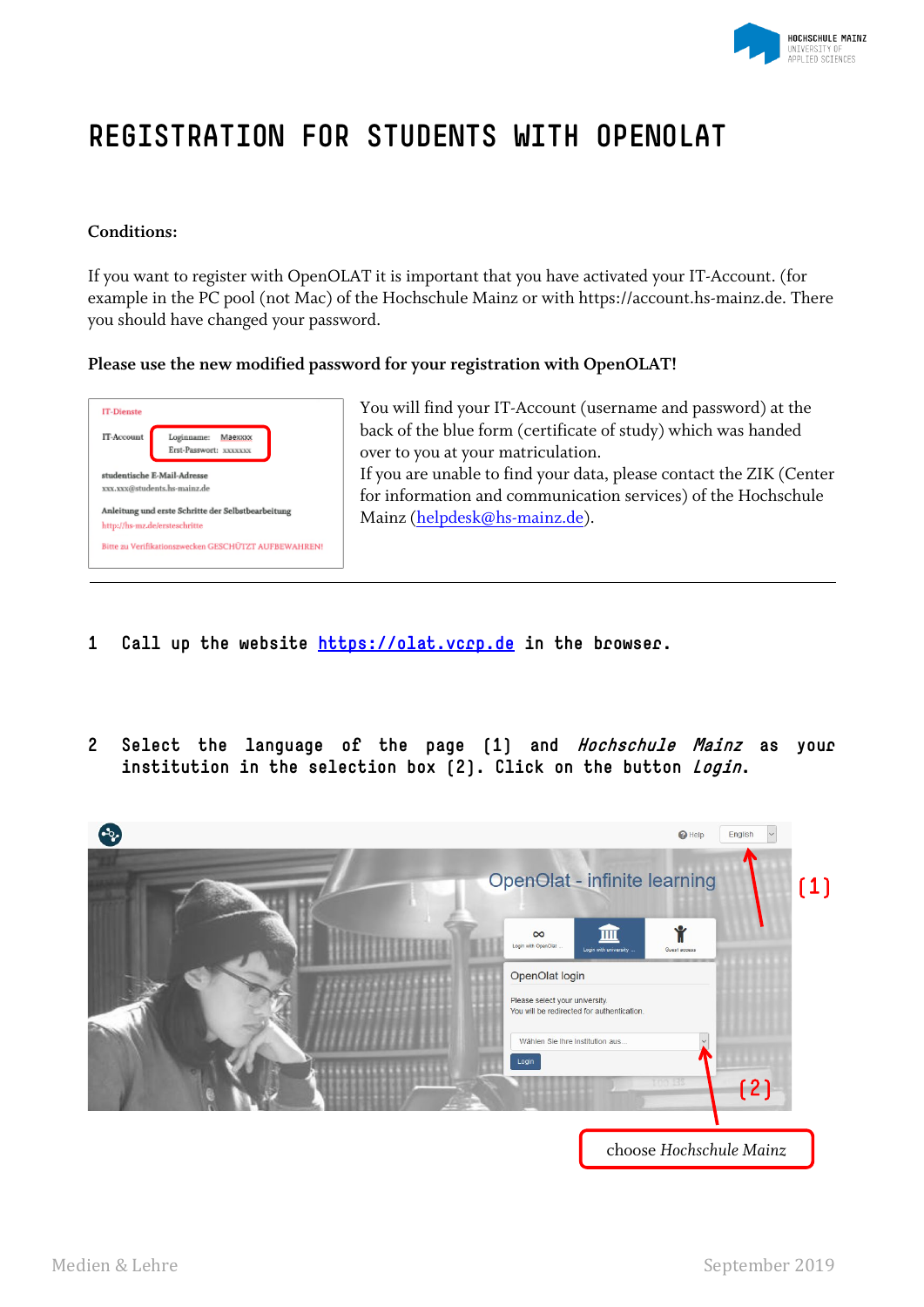

### **3 Enter your username of your IT-Account and your current password. Confirm your entries by clicking on Login.**

| HOCHSCHULE MAINZ<br>UNIVERSITY OF                                                                                                                                                                                                                                                                             |                                    |                                                            |
|---------------------------------------------------------------------------------------------------------------------------------------------------------------------------------------------------------------------------------------------------------------------------------------------------------------|------------------------------------|------------------------------------------------------------|
| APPLIED SCIENCES                                                                                                                                                                                                                                                                                              |                                    | <b>IT-Dienste</b>                                          |
|                                                                                                                                                                                                                                                                                                               |                                    | IT-Account<br>Loginna<br>Маехххх<br>Erst-Passwort: XXXXXXX |
| Anmelden bei VCRP - OLAT                                                                                                                                                                                                                                                                                      |                                    | studentische E-Mail-Adresse                                |
| <b>IT-Account</b>                                                                                                                                                                                                                                                                                             | > 71 <sup>c</sup> Hodischule Mainz | xxx.xxx@students.hs-mainz.de                               |
|                                                                                                                                                                                                                                                                                                               | > Passwort vergessen?              | Anleitung und erste Schritte der Selbstbearbeitung         |
| <b>Passwort</b>                                                                                                                                                                                                                                                                                               | (nur Studierende)                  | http://hs-mz.de/ersteschritte                              |
|                                                                                                                                                                                                                                                                                                               |                                    | Bitte zu Verifikationszwecken GESCHÜTZT AUFBEWAHREN!       |
| Anmeldung nicht speichern                                                                                                                                                                                                                                                                                     |                                    |                                                            |
| Lösche die frühere Einwilligung zur<br>Weitergabe Ihrer Informationen an<br>diesen Dienst.                                                                                                                                                                                                                    |                                    |                                                            |
|                                                                                                                                                                                                                                                                                                               | modified Password                  |                                                            |
| Anmeldung                                                                                                                                                                                                                                                                                                     |                                    |                                                            |
| OpenOlat (https://olat.vcrp.de) ist das<br>zentral gehostete Learning Management-<br>System, das der VCRP allen Hochschulen<br>des Landes Rheinland-Pfalz anbietet.<br>Weitere Informationen zu OpenOlat finden<br>Sie auf der Homepage des VCRP<br>(https://www.vcrp.de/support<br>/technologien-und-tools). |                                    |                                                            |
| HOCHSCHULE MAINZ UNIVERSITY OF APPLIED SCIENCES                                                                                                                                                                                                                                                               |                                    |                                                            |

## **4 Select the language for your registration in OpenOLAT and click on Next.**

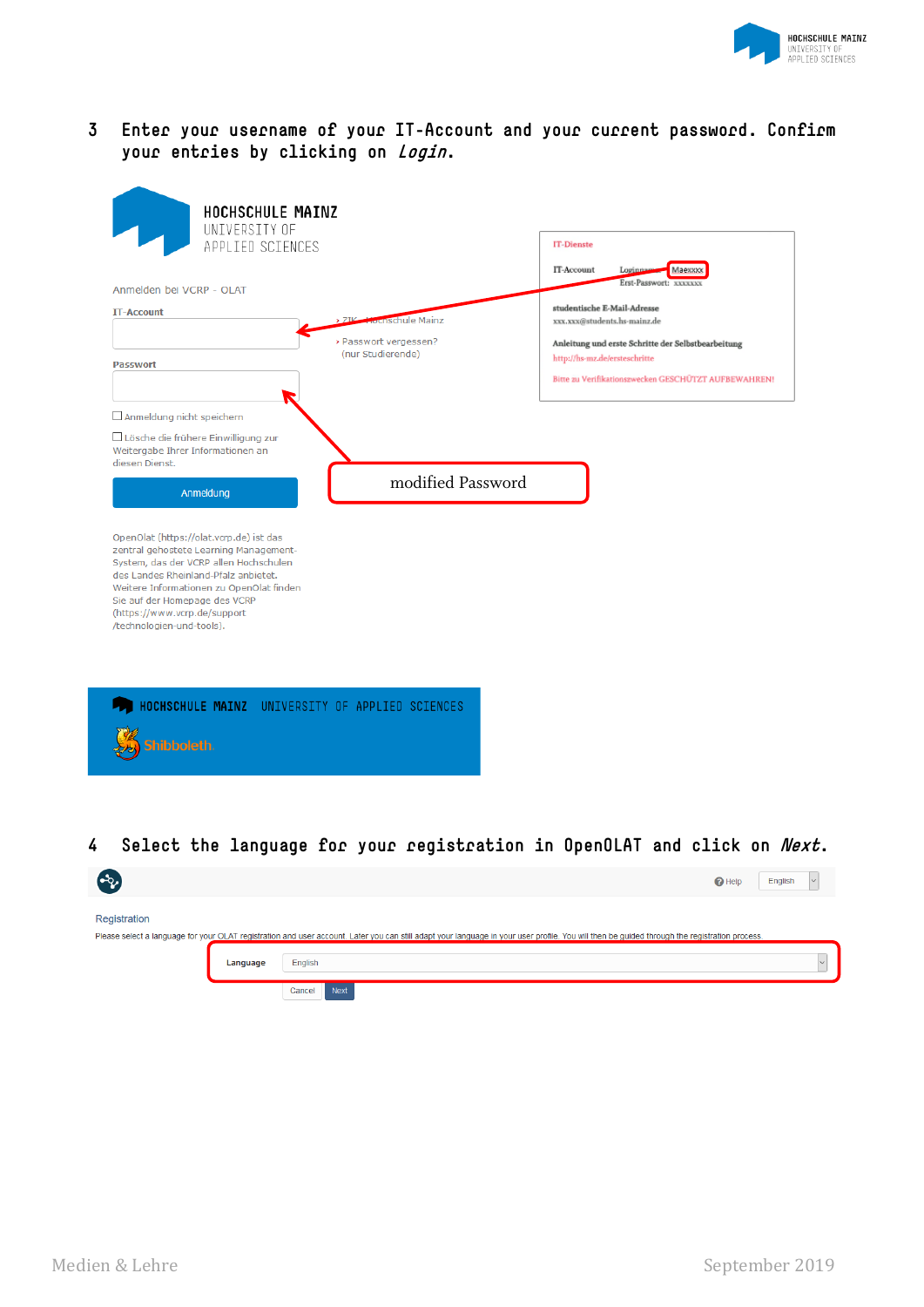

**5 Enter the username of your IT-Account (only small letters, even if your IT-Account contains a capitel letter) and save your entry.**

| $\mathbf{e}_i$                                                                                                  | <b>IT-Dienste</b>                                                                                                                           | English |
|-----------------------------------------------------------------------------------------------------------------|---------------------------------------------------------------------------------------------------------------------------------------------|---------|
| Registration<br>Please choose a user name to work with OLAT. Attention: This name cannot be changed afterwards! | IT-Account<br>Maexxxx<br>Loginname:<br>EISEPasswort: XXXXXXX                                                                                |         |
| <b>OLAT user name</b><br>maexxx                                                                                 | studentische E-Mail-Adresse<br>xxx.xxx@students.hs-mainz.de                                                                                 |         |
| Here no capital<br>letters<br>Save                                                                              | Anleitung und erste Schritte der Selbstbearbeitung<br>http://hs-mz.de/ersteschritte<br>Bitte zu Verifikationszwecken GESCHÜTZT AUFBEWAHREN! |         |

**6 Enter your first and last name. Terminate your entry with Save.**

| ′ಎ                                                    |                     | $\bigcirc$ Help<br>English<br>$\vee$ |
|-------------------------------------------------------|---------------------|--------------------------------------|
| Registration<br>Please complete your user properties. |                     |                                      |
|                                                       | <b>*</b> First name |                                      |
|                                                       | * Last name         |                                      |
|                                                       | * E-mail            | xxx.xxx@students.hs-mainz.de         |
|                                                       |                     | Save                                 |

**7 Then confirm that you have read the terms of use and that you agree on the terms of data storage by checking the corresponding checkboxes. Complete your selection by clicking on the button Accept.**

|                                                                                                                                                                                                                                                                                                                                                                                                                                                                                                                                                                              | $\mathbf{\Omega}$ Help | English                |
|------------------------------------------------------------------------------------------------------------------------------------------------------------------------------------------------------------------------------------------------------------------------------------------------------------------------------------------------------------------------------------------------------------------------------------------------------------------------------------------------------------------------------------------------------------------------------|------------------------|------------------------|
| <b>Terms of use</b>                                                                                                                                                                                                                                                                                                                                                                                                                                                                                                                                                          |                        |                        |
| Terms of use                                                                                                                                                                                                                                                                                                                                                                                                                                                                                                                                                                 |                        |                        |
| An OpenOlat user should be aware that OpenOlat can only be used for study or teaching purposes. He/she may not contravene any german law concerning public<br>behaviour and/or the rights of third parties (right to a name, copyright, data protection, etc.). Specifically, the OpenOlat user undertakes not to propagate<br>any material of pornographic, racist, illegal, discriminatory or violent nature, or to store such material on the OpenOlat Server. Furthermore he/she<br>undertakes not to incite, or provide material for incitement, to illegal activities. |                        |                        |
| The Virtual Campus Rheinland-Pfalz reserves the right to block access to the OpenOlat server for any user contravening the above conditions, and to erase the<br>user's data. The Virtual Campus Rheinland-Pfalz furthermore reserves the right to invoke legal proceedings in such a case.                                                                                                                                                                                                                                                                                  |                        |                        |
| Privacy policy                                                                                                                                                                                                                                                                                                                                                                                                                                                                                                                                                               |                        |                        |
| Please respect the privacy policy (german) of the VCRP OpenOlat.                                                                                                                                                                                                                                                                                                                                                                                                                                                                                                             |                        |                        |
|                                                                                                                                                                                                                                                                                                                                                                                                                                                                                                                                                                              |                        | A Print "Terms of use" |
| $\triangledown$ I have read your terms of use, do understand and agree.                                                                                                                                                                                                                                                                                                                                                                                                                                                                                                      |                        |                        |
| I agree on the terms of data storage                                                                                                                                                                                                                                                                                                                                                                                                                                                                                                                                         |                        |                        |
| Deny<br>Accept                                                                                                                                                                                                                                                                                                                                                                                                                                                                                                                                                               |                        |                        |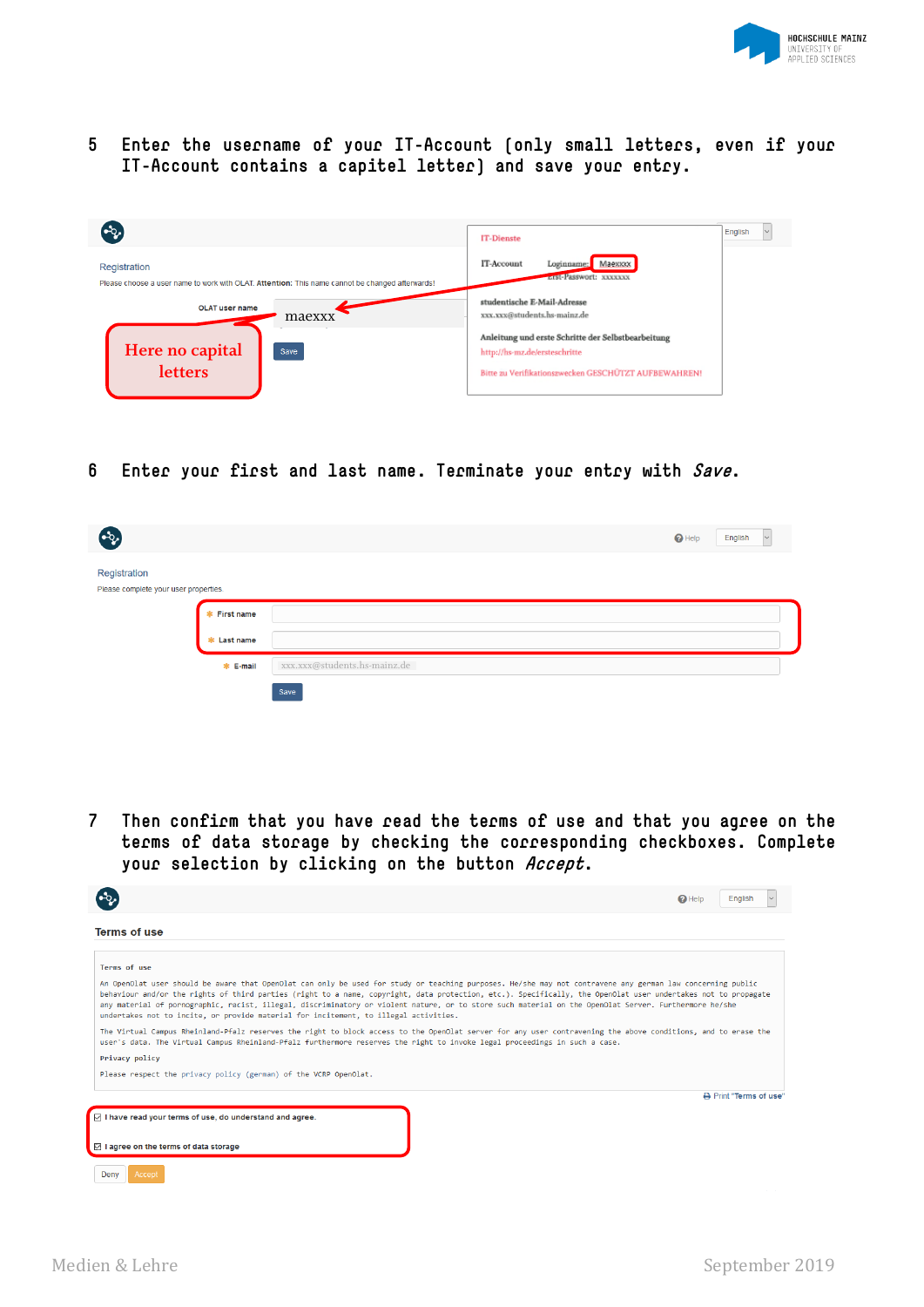

**8 Then you get access to the learning management system OpenOLAT. If you see the following cover page, your registration was successful!**

| $\sim$ Infos<br>Kurse<br>Gruppen  |                    |         | $\begin{array}{ccccccccc}\n\bullet & 0 & 0 & \Theta & \Theta & \Theta & \mathbf{Q} & \mathbf{Q}\n\end{array}$ |
|-----------------------------------|--------------------|---------|---------------------------------------------------------------------------------------------------------------|
| Favoriten                         | <b>Meine Kurse</b> | Katalog | Suchen                                                                                                        |
|                                   |                    |         | 這冊<br>胜。<br>÷.<br>$\mathbf{r}$                                                                                |
| Diese Tabelle enthält keine Daten |                    |         |                                                                                                               |
|                                   |                    |         | $\wedge$ nach oben                                                                                            |
|                                   |                    |         |                                                                                                               |
|                                   |                    |         |                                                                                                               |

**You can switch over the language of the OpenOLAT interface from German to English. To do so, click on the small triangle in the top right corner (1) and then on Einstellungen (2). Select English in the selection box Sprache (=language) (3) . Don't forget to save your changes with Speichern.**

| Kurse<br>Gruppen<br>$\infty$ Infos<br>System<br>WebDAV<br>Allgemeine Systemeinstellungen<br><b>Benutzername</b><br>fhmainz1<br>Rollen<br><b>Registrierter Benutzer</b><br>J<br>English<br><b>Sprache</b><br>Schriftgrösse<br>Normal |                                                                                                                                             |                              |                                                                       |
|-------------------------------------------------------------------------------------------------------------------------------------------------------------------------------------------------------------------------------------|---------------------------------------------------------------------------------------------------------------------------------------------|------------------------------|-----------------------------------------------------------------------|
|                                                                                                                                                                                                                                     |                                                                                                                                             | $\bullet$ 0/0 $\bullet$<br>A | ×                                                                     |
|                                                                                                                                                                                                                                     | Instant-Messaging                                                                                                                           | Nutzungsbedingungen          | Persönliche Werkzeuge<br><b>■ Kalender</b>                            |
|                                                                                                                                                                                                                                     |                                                                                                                                             | $Q$ Hife                     | a Abonnements                                                         |
|                                                                                                                                                                                                                                     |                                                                                                                                             |                              | <b>E</b> Persönlicher Ordner                                          |
|                                                                                                                                                                                                                                     |                                                                                                                                             |                              | <b>D</b> Notizen<br><b><math>\textbf{≢}</math></b> Leistungsnachweise |
|                                                                                                                                                                                                                                     |                                                                                                                                             | $\overline{\phantom{a}}$     | Q Andere Benutzer                                                     |
|                                                                                                                                                                                                                                     |                                                                                                                                             | $\overline{\phantom{a}}$     | $\mathbf{F}$ E-Portfolio<br>$\boxtimes$ E-Mail                        |
| E-Mail-Benachrichtigung<br>täglich                                                                                                                                                                                                  |                                                                                                                                             | $\overline{\phantom{a}}$     |                                                                       |
| <b>E-Mail Versand</b>                                                                                                                                                                                                               | E-Mails an das interne OpenOLAT Postfach zustellen<br>E-Mails an das interne OpenOLAT Postfach und die Adresse studi1@fh-mainz.de zustellen |                              | Konfiguration<br>& Profil<br><b>C</b> Einstellungen                   |
| Zeichensatz für Download<br>UTF-8                                                                                                                                                                                                   |                                                                                                                                             | $\overline{\phantom{a}}$     | <b>A</b> Passwort                                                     |
| Abbrechen<br>Speichern<br>Spezielle Systemeinstellungen                                                                                                                                                                             |                                                                                                                                             | $\Theta$ Hife                | $\bullet$ Log out                                                     |
| <b>Sitzung wiederherstellen</b><br>O Nein                                                                                                                                                                                           |                                                                                                                                             |                              |                                                                       |

**Log out for the changes to take effect.**